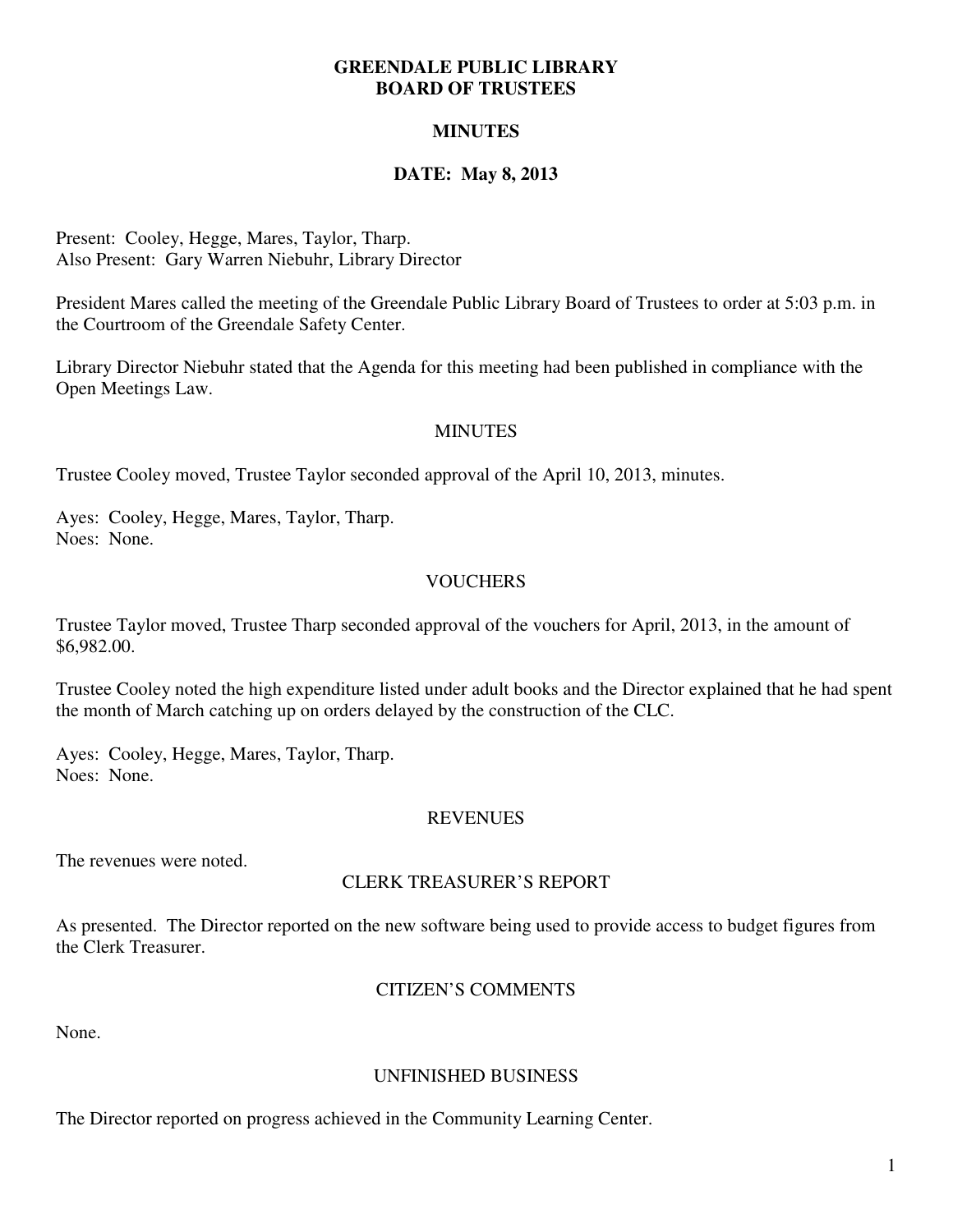The School District will complete its nomination to the CLC Advisory Board by early June. The Director will be preparing an agenda and organizing a time and place for the first meeting after those appointments.

President Mares moved the closed session to this point in the agenda with the approval of the Board. Trustee Cooley moved, Trustee Tharp seconded a motion that "the Library Board will convene into closed session pursuant to Section 19.85(1)(C) of the Wisconsin Statutes for the purposes of "Considering employment, promotion, compensation or performance evaluation data of any public employee over which the governmental body has jurisdiction or exercises responsibility". The Library Board reserves the right to return to open session to act on matters discussed."

Ayes: Cooley, Hegge, Mares, Taylor, Tharp. Noes: None.

Trustee Cooley moved, Trustee Tharp seconded, a motion to return to open session.

Trustee Tharp moved, Trustee Hegge seconded, a motion to approve the amended 2013 Library Board Salary Resolution as presented.

Ayes: Cooley, Hegge, Mares, Tharp. Noes: Taylor.

### NEW BUSINESS

None.

# **CORRESPONDENCE**

None.

# PRESIDENT'S REPORT

None.

### DIRECTOR'S REPORT

As presented. The Director advised the Board that the April circulation showed an increase over 2012.

# GREENDALE PUBLIC LIBRARY FOUNDATION, INC., MONTHLY REPORT

It was noted that only one Foundation Board member appeared at their CLC Focus group.

### CALENDAR

None.

**DISCUSSION** 

None.

ADJOURNMENT